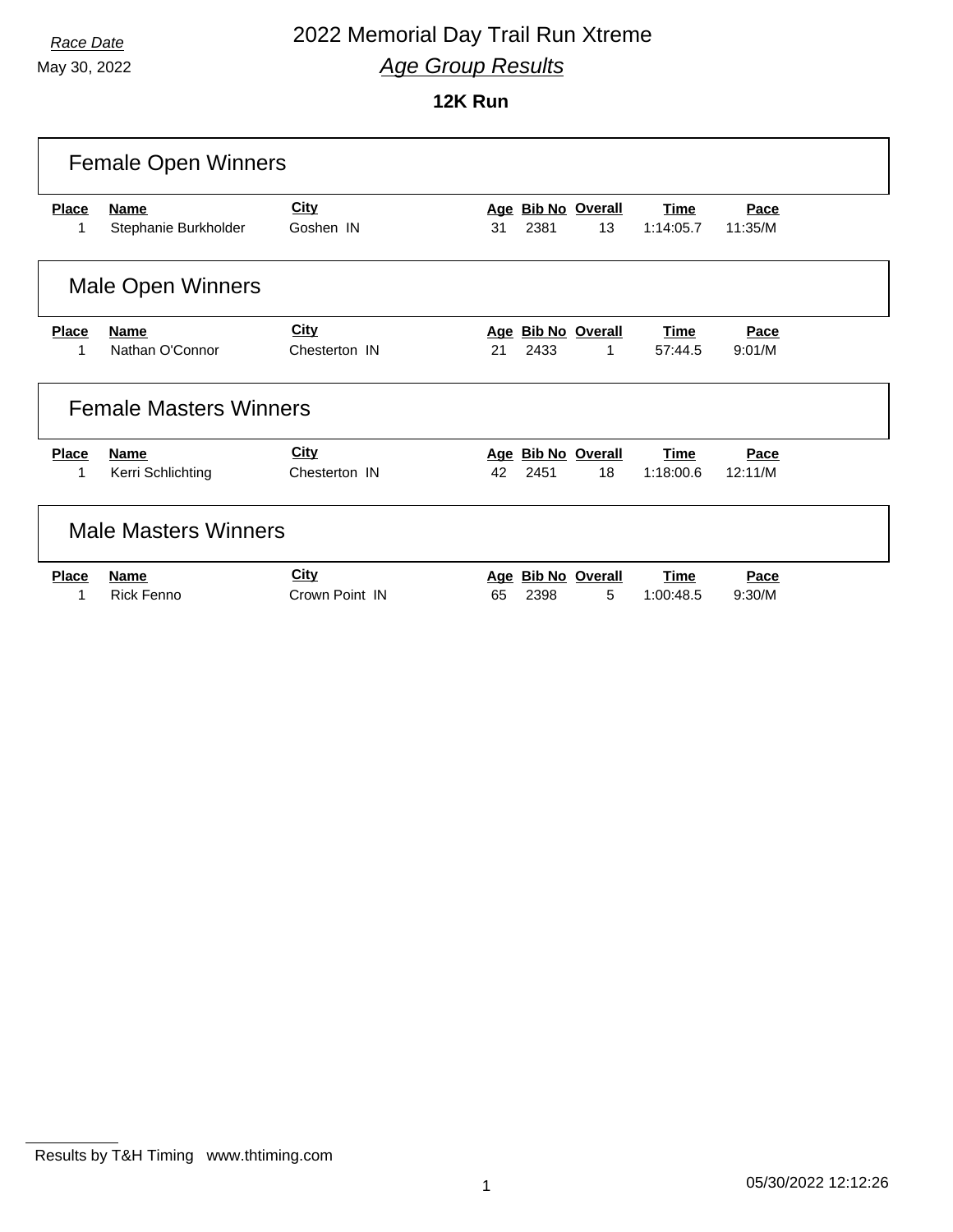### *Race Date* 2022 Memorial Day Trail Run Xtreme *Age Group Results*

**12K Run**

|                | Male 8 and Under     |               |    |      |                    |             |         |  |
|----------------|----------------------|---------------|----|------|--------------------|-------------|---------|--|
| <b>Place</b>   | <b>Name</b>          | <b>City</b>   |    |      | Age Bib No Overall | <b>Time</b> | Pace    |  |
| $1*$           | Nolan Hillman        | Portage IN    | 8  | 2413 | 92                 | 2:06:07.4   | 19:42/M |  |
|                | Male 9 to 10         |               |    |      |                    |             |         |  |
| <b>Place</b>   | <b>Name</b>          | City          |    |      | Age Bib No Overall | <b>Time</b> | Pace    |  |
| 1              | Lucas Cooper         | Valparaiso IN | 9  | 2387 | 93                 | 2:08:13.5   | 20:02/M |  |
|                | Female 11 to 12      |               |    |      |                    |             |         |  |
| <b>Place</b>   | <b>Name</b>          | <b>City</b>   |    |      | Age Bib No Overall | <b>Time</b> | Pace    |  |
| 1              | Abigail Rinas        | Hobart IN     | 12 | 2444 | 72                 | 1:44:43.2   | 16:22/M |  |
|                | Male 15 to 18        |               |    |      |                    |             |         |  |
| <b>Place</b>   | <b>Name</b>          | City          |    |      | Age Bib No Overall | <b>Time</b> | Pace    |  |
| 1              | Caden Hostetler      | Lagrange IN   | 17 | 2414 | 3                  | 59:16.1     | 9:16/M  |  |
| $\overline{2}$ | Steven Luzynski      | Lowell IN     | 16 | 2426 | 24                 | 1:22:49.4   | 12:56/M |  |
|                | Female 19 to 24      |               |    |      |                    |             |         |  |
| <b>Place</b>   | <b>Name</b>          | City          |    |      | Age Bib No Overall | <b>Time</b> | Pace    |  |
| $\mathbf{1}$   | Lauren Spengler      | Frankfort IL  | 22 | 2015 | 17                 | 1:15:42.9   | 11:50/M |  |
| 2              | Abigail Parkerson    | Porter IN     | 21 | 2436 | 50                 | 1:34:01.8   | 14:42/M |  |
| 3              | <b>Renee Martin</b>  | Valparaiso IN | 24 | 2428 | 55                 | 1:36:50.5   | 15:08/M |  |
|                | Female 25 to 29      |               |    |      |                    |             |         |  |
| <b>Place</b>   | <b>Name</b>          | City          |    |      | Age Bib No Overall | <b>Time</b> | Pace    |  |
| $\mathbf{1}$   | Alaina Richards      | Portage IN    | 26 | 2441 | 69                 | 1:44:01.3   | 16:15/M |  |
| $\overline{2}$ | <b>Lily Segally</b>  | Hobart IN     | 28 | 2021 | 73                 | 1:44:45.5   | 16:22/M |  |
| $\mathbf{3}$   | <b>Annette Frank</b> | Valparaiso IN | 29 | 2401 | 95                 | 2:11:10.9   | 20:30/M |  |
|                | Male 25 to 29        |               |    |      |                    |             |         |  |
| <b>Place</b>   | <b>Name</b>          | City          |    |      | Age Bib No Overall | <b>Time</b> | Pace    |  |
| $\mathbf{1}$   | <b>Kirk Cherep</b>   | Valparaiso IN | 28 | 2383 | 4                  | 59:35.7     | 9:19/M  |  |
| $\overline{2}$ | <b>Erik Nevarez</b>  | Hammond IN    | 27 | 2432 | 40                 | 1:30:42.1   | 14:10/M |  |

Results by T&H Timing www.thtiming.com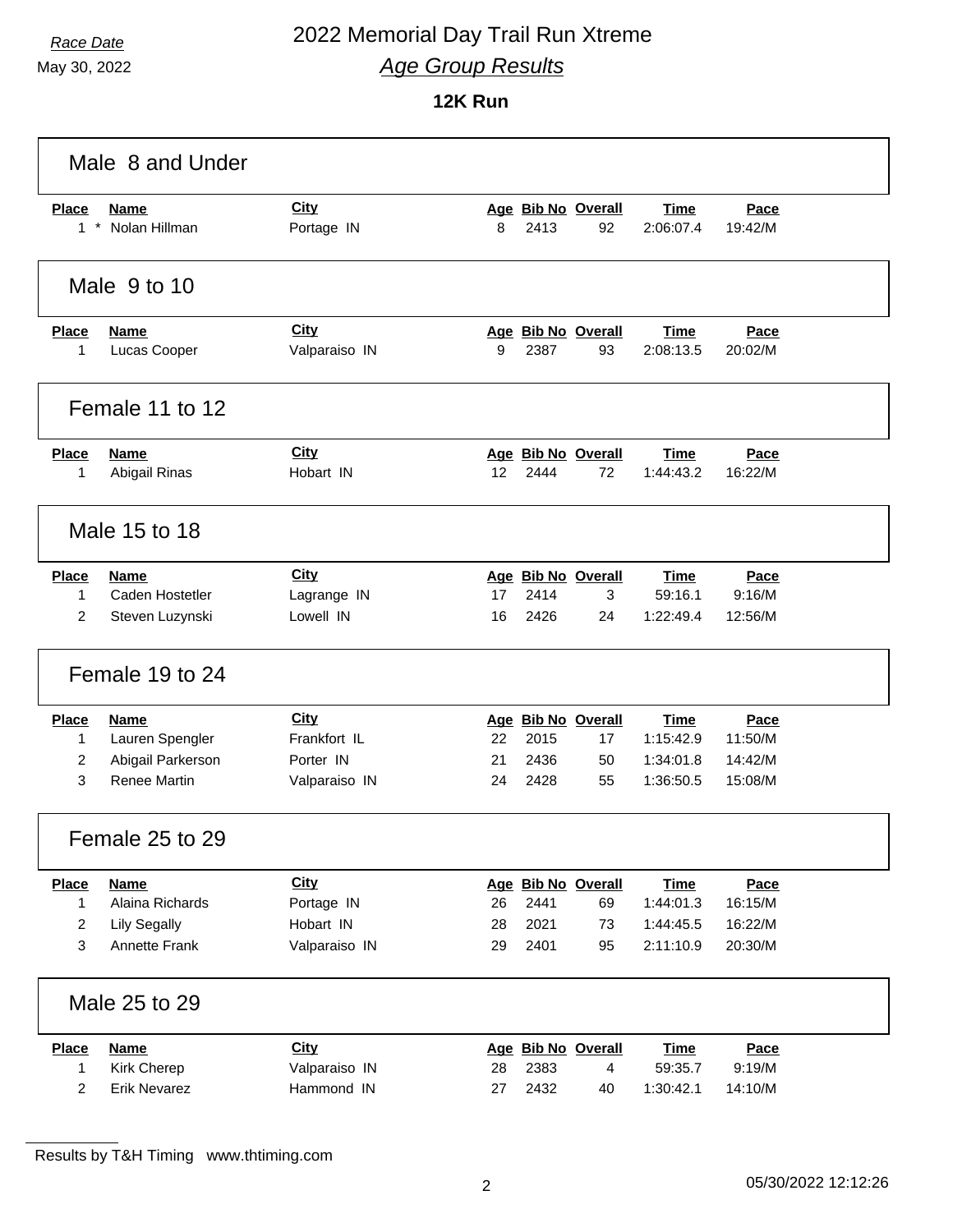### *Race Date* 2022 Memorial Day Trail Run Xtreme *Age Group Results*

**12K Run**

|                         | Male 25 to 29            |                |    |      |                    |             |         |  |
|-------------------------|--------------------------|----------------|----|------|--------------------|-------------|---------|--|
| <b>Place</b>            | <b>Name</b>              | City           |    |      | Age Bib No Overall | <b>Time</b> | Pace    |  |
| 3                       | <b>Miguel Marquez</b>    | Hammond IN     | 29 | 2427 | 49                 | 1:33:55.8   | 14:41/M |  |
| 4                       | Jorge Rivera             | Dyer IN        | 25 | 2447 | 53                 | 1:35:34.5   | 14:56/M |  |
| 5                       | Casey Richards           | Portage IN     | 29 | 2442 | 70                 | 1:44:01.5   | 16:15/M |  |
|                         | Female 30 to 34          |                |    |      |                    |             |         |  |
| <b>Place</b>            | <b>Name</b>              | <b>City</b>    |    |      | Age Bib No Overall | Time        | Pace    |  |
| 1                       | Jennifer Pero            | Chesterton IN  | 31 | 2438 | 34                 | 1:27:22.1   | 13:39/M |  |
| $\overline{2}$          | Laura Fennell            | Valparaiso IN  | 33 | 2396 | 59                 | 1:38:36.3   | 15:24/M |  |
| 3                       | <b>Catherine Herring</b> | Portage IN     | 32 | 2411 | 65                 | 1:41:26.2   | 15:51/M |  |
| 4                       | Alicia Cooper            | Valparaiso IN  | 34 | 2386 | 96                 | 2:11:11.3   | 20:30/M |  |
|                         | Male 30 to 34            |                |    |      |                    |             |         |  |
| <b>Place</b>            | <b>Name</b>              | City           |    |      | Age Bib No Overall | <b>Time</b> | Pace    |  |
| 1                       | Aaron Cook               | Crown Point IN | 30 | 2385 | 10                 | 1:07:50.7   | 10:36/M |  |
| 2                       | <b>Brent Houlding</b>    | Crown Point IN | 34 | 2416 | 21                 | 1:19:26.1   | 12:25/M |  |
| 3                       | <b>Christopher Stone</b> | Lowell IN      | 31 | 2455 | 32                 | 1:27:01.4   | 13:36/M |  |
|                         | Female 35 to 39          |                |    |      |                    |             |         |  |
| <b>Place</b>            | <b>Name</b>              | City           |    |      | Age Bib No Overall | <b>Time</b> | Pace    |  |
| 1                       | <b>Holly Bradford</b>    | Westville IN   | 36 | 2378 | 19                 | 1:18:02.2   | 12:12/M |  |
| $\overline{2}$          | Marialena Nagel          | Hobart IN      | 39 | 2431 | 25                 | 1:23:06.1   | 12:59/M |  |
| 3                       | Carrie Kietzman          | Hobart IN      | 39 | 2421 | 41                 | 1:30:51.3   | 14:12/M |  |
| 4                       | Alyse Kominakis          | Valparaiso IN  | 35 | 2423 | 43                 | 1:31:49.5   | 14:21/M |  |
| 5                       | Amy Tinnel               | Portage IN     | 36 | 2460 | 84                 | 1:51:56.5   | 17:29/M |  |
| 6                       | Lisa Modrowski           | Lowell IN      | 39 | 2429 | 99                 | 2:12:46.5   | 20:45/M |  |
|                         | Male 35 to 39            |                |    |      |                    |             |         |  |
| <b>Place</b>            | <b>Name</b>              | <b>City</b>    |    |      | Age Bib No Overall | <b>Time</b> | Pace    |  |
| 1                       | Steven Bugarin           |                | 36 | 2038 | $\overline{2}$     | 59:08.3     | 9:14/M  |  |
|                         |                          |                |    |      |                    |             |         |  |
| $\overline{\mathbf{c}}$ | <b>Tim Gross</b>         | Demotte IN     | 38 | 2405 | $\overline{7}$     | 1:03:05.9   | 9:52/M  |  |
| 3                       | <b>Vincent Rinas</b>     | Hobart IN      | 36 | 2446 | 8                  | 1:07:04.7   | 10:29/M |  |
| 4                       | Joe Bixenman             | Beecher IL     | 38 | 2374 | 15                 | 1:15:23.3   | 11:47/M |  |
| 5                       | Alexander Kramer         | Gary IN        | 36 | 2424 | 22                 | 1:19:56.7   | 12:29/M |  |

Results by T&H Timing www.thtiming.com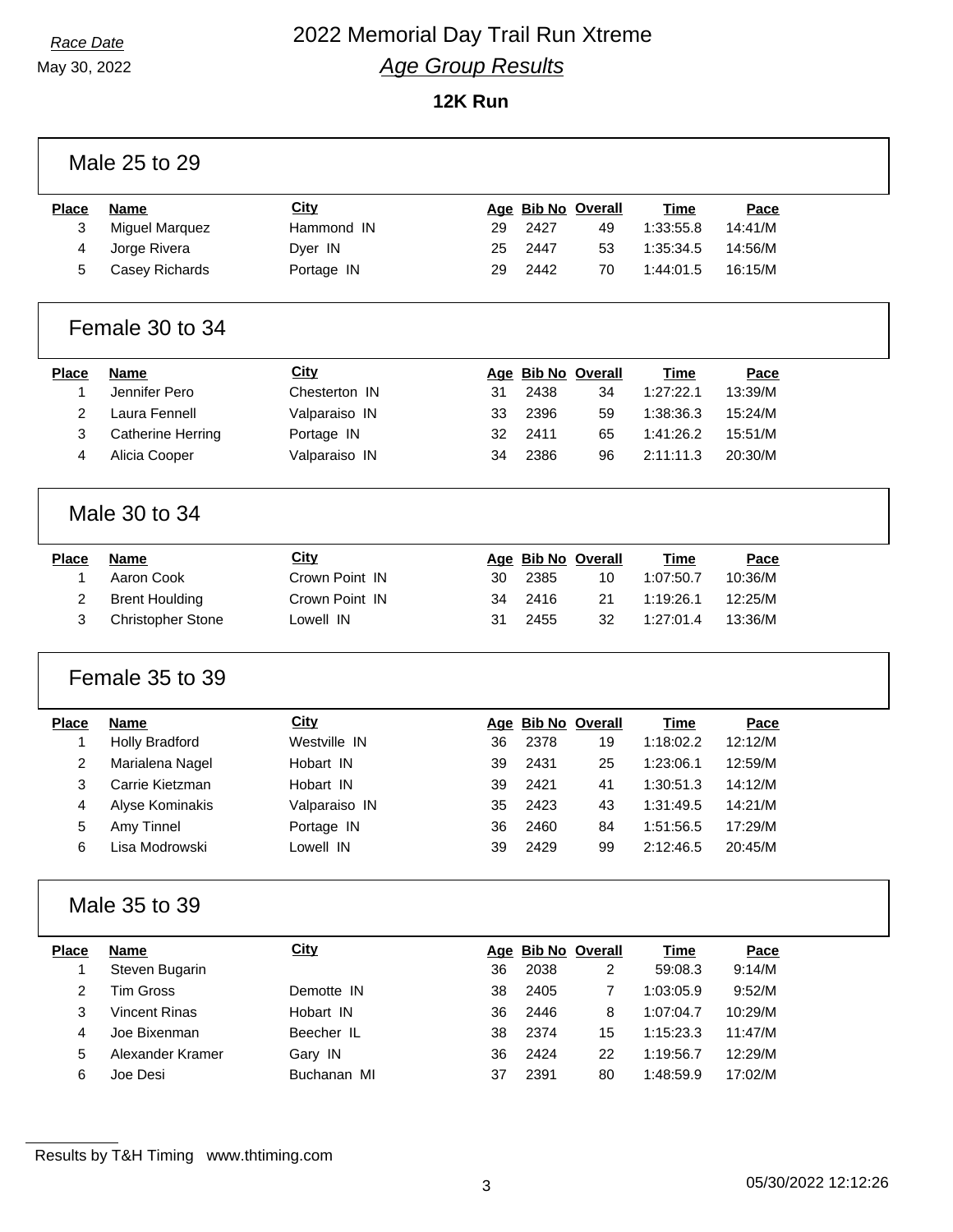## *Race Date* 2022 Memorial Day Trail Run Xtreme *Age Group Results*

|                | Female 40 to 44       |                  |    |      |                    |             |         |  |
|----------------|-----------------------|------------------|----|------|--------------------|-------------|---------|--|
| <b>Place</b>   | <b>Name</b>           | City             |    |      | Age Bib No Overall | <b>Time</b> | Pace    |  |
| 1              | Echo Denny            | Westville IN     | 42 | 2390 | 20                 | 1:18:11.2   | 12:13/M |  |
| 2              | Amy Hartz             | Valparaiso IN    | 42 | 2407 | 29                 | 1:25:15.5   | 13:19/M |  |
| 3              | Joan Sulivan          | Hobart IN        | 41 | 2456 | 30                 | 1:25:53.2   | 13:25/M |  |
| 4              | Jennette Rudzinski    | Chesterton IN    | 44 | 2449 | 44                 | 1:32:29.8   | 14:27/M |  |
| 5              | <b>Trish Taylor</b>   | Michigan City IN | 44 | 2457 | 45                 | 1:32:32.9   | 14:28/M |  |
| 6              | Valerie Blaylock      | Crown Point IN   | 44 | 2375 | 47                 | 1:33:48.8   | 14:40/M |  |
| $\overline{7}$ | Cari Zimmerman        | Gary IN          | 42 | 2463 | 63                 | 1:40:51.9   | 15:46/M |  |
| 8              | Stephanie Jones       |                  | 44 | 2033 | 78                 | 1:47:26.6   | 16:47/M |  |
| 9              | Dana Huwig            | Chesterton IN    | 41 | 2419 | 88                 | 1:57:06.4   | 18:18/M |  |
| 10             | Kristen Bouwman       | Highland IN      | 40 | 2377 | 100                | 2:12:47.6   | 20:45/M |  |
|                | Male 40 to 44         |                  |    |      |                    |             |         |  |
| <b>Place</b>   | <b>Name</b>           | City             |    |      | Age Bib No Overall | <b>Time</b> | Pace    |  |
| 1              | <b>Brian Culbreth</b> | Demotte IN       | 40 | 2388 | 6                  | 1:00:48.7   | 9:30/M  |  |
| 2              | John Borman           | Valparaiso IN    | 44 | 2376 | 14                 | 1:15:22.4   | 11:47/M |  |
| 3              | <b>Brian Kerstell</b> |                  | 44 | 2023 | 36                 | 1:29:12.4   | 13:56/M |  |
|                |                       |                  |    |      |                    |             |         |  |
|                | Female 45 to 49       |                  |    |      |                    |             |         |  |
| <b>Place</b>   | <b>Name</b>           | City             |    |      | Age Bib No Overall | <b>Time</b> | Pace    |  |
| 1              | Poppy Carden          | Porter IN        | 49 | 2382 | 33                 | 1:27:01.8   | 13:36/M |  |
| 2              | Michele Parnell       | Portage IN       | 48 | 2437 | 37                 | 1:29:30.1   | 13:59/M |  |
| 3              | Sally Skipton         | Portage IN       | 46 | 2454 | 38                 | 1:29:39.1   | 14:00/M |  |
| 4              | Jennifer Gibbs        | Crown Point IN   | 46 | 2404 | 46                 | 1:33:35.3   | 14:37/M |  |
| 5              | Kim Burton            | Westville IN     | 49 | 2019 | 51                 | 1:34:02.7   | 14:42/M |  |
| 6              | Jeanne Thomas         | Valparaiso IN    | 45 | 2458 | 67                 | 1:42:20.5   | 15:59/M |  |
| $\overline{7}$ | Nancy Packovski       | Crown Point IN   | 45 | 2435 | 71                 | 1:44:32.2   | 16:20/M |  |
| 8              | Dena Cockrum          | Lake Station IN  | 48 | 2384 | 77                 | 1:47:18.4   | 16:46/M |  |
| 9              | Andrea Eggleston      | Plymouth IN      | 49 | 2392 | 102                | 2:20:02.6   | 21:53/M |  |
|                | Male 45 to 49         |                  |    |      |                    |             |         |  |
| <b>Place</b>   | <b>Name</b>           | <b>City</b>      |    |      | Age Bib No Overall | <b>Time</b> | Pace    |  |
| 1              | Deven Hostetler       | Lagrange IN      | 49 | 2415 | 9                  | 1:07:13.6   | 10:30/M |  |
| 2              | <b>Ralph Nurse</b>    |                  | 45 | 2041 | 11                 | 1:13:49.8   | 11:32/M |  |
| 3              | <b>Ben Mollin</b>     | Munster IN       | 47 | 2430 | 28                 | 1:25:07.5   | 13:18/M |  |
| 4              | Joseph Trathen        | Valparaiso IN    | 45 | 2022 | 56                 | 1:38:15.6   | 15:21/M |  |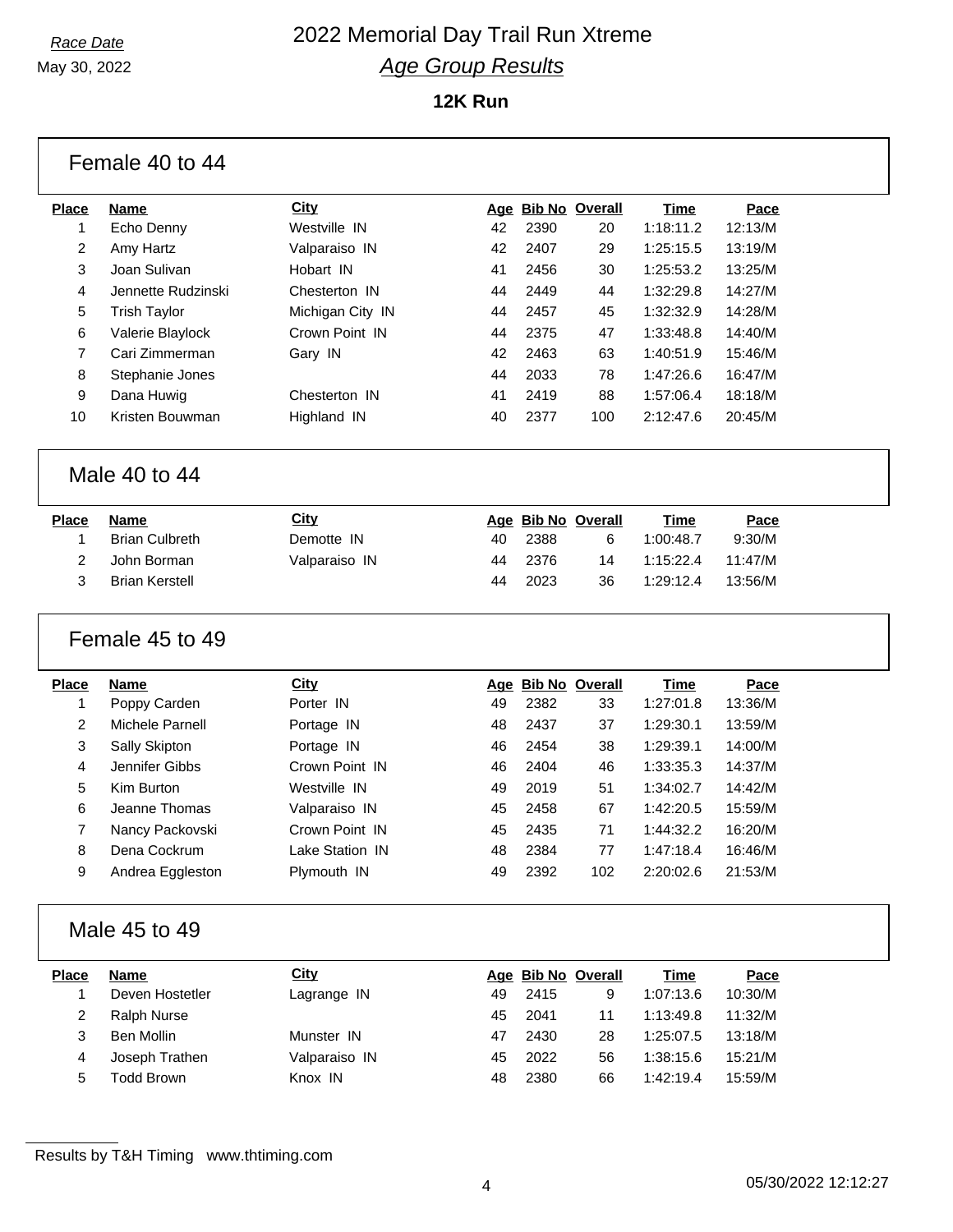### *Race Date* 2022 Memorial Day Trail Run Xtreme *Age Group Results*

May 30, 2022

|                   | Male 45 to 49            |                 |    |      |                          |                          |                 |  |
|-------------------|--------------------------|-----------------|----|------|--------------------------|--------------------------|-----------------|--|
| <b>Place</b><br>6 | <b>Name</b><br>lan Bowen | <b>City</b>     | 45 | 2040 | Age Bib No Overall<br>87 | <b>Time</b><br>1:57:06.1 | Pace<br>18:18/M |  |
|                   | Female 50 to 54          |                 |    |      |                          |                          |                 |  |
| <b>Place</b>      | <b>Name</b>              | City            |    |      | Age Bib No Overall       | <b>Time</b>              | Pace            |  |
| 1                 | Rosa Rivera              | Dyer IN         | 52 | 2448 | 57                       | 1:38:32.9                | 15:24/M         |  |
| 2                 | Grace Garcia             | Chicago IL      | 54 | 2403 | 94                       | 2:10:11.2                | 20:21/M         |  |
|                   | Male 50 to 54            |                 |    |      |                          |                          |                 |  |
| <b>Place</b>      | <b>Name</b>              | City            |    |      | Age Bib No Overall       | Time                     | Pace            |  |
| 1                 | Joel Andrade             | Valparaiso IN   | 52 | 2368 | 16                       | 1:15:42.4                | 11:50/M         |  |
| $\overline{2}$    | <b>Todd Bailey</b>       | Argos IN        | 54 | 2371 | 23                       | 1:22:02.4                | 12:49/M         |  |
| 3                 | Joseph Arulandu          | Valparaiso IN   | 50 | 2370 | 68                       | 1:42:50.9                | 16:04/M         |  |
|                   | Female 55 to 59          |                 |    |      |                          |                          |                 |  |
| <b>Place</b>      | <b>Name</b>              | City            |    |      | Age Bib No Overall       | <b>Time</b>              | Pace            |  |
| 1                 | <b>Tracy Healy</b>       | Valparaiso IN   | 56 | 2409 | 31                       | 1:26:07.1                | 13:27/M         |  |
| 2                 | Deborah Brann            | Valparaiso IN   | 55 | 2379 | 39                       | 1:30:17.3                | 14:06/M         |  |
| 3                 | Glenda Omeara            | Portage IN      | 56 | 2434 | 61                       | 1:39:08.5                | 15:29/M         |  |
| 4                 | Leslie Gallegos          | Dyer IN         | 56 | 2402 | 85                       | 1:52:15.7                | 17:32/M         |  |
| 5                 | Marianne Groth           | St. Joseph MI   | 58 | 2406 | 91                       | 2:04:51.3                | 19:31/M         |  |
|                   | Male 55 to 59            |                 |    |      |                          |                          |                 |  |
| <b>Place</b>      | <b>Name</b>              | <b>City</b>     |    |      | Age Bib No Overall       | <b>Time</b>              | Pace            |  |
| $\mathbf{1}$      | Chanbo Sim               | Chesterton IN   | 58 | 2017 | 12                       | 1:13:56.1                | 11:33/M         |  |
| 2                 | Dave Gaughan             | Lake Station IN | 59 | 2018 | 26                       | 1:23:27.4                | 13:02/M         |  |
| 3                 | <b>Timothy Elkins</b>    | Niles MI        | 57 | 2393 | 64                       | 1:41:10.7                | 15:49/M         |  |
| 4                 | Percy Pompey             | Gary IN         | 57 | 2439 | 75                       | 1:46:32.4                | 16:39/M         |  |
| 5                 | Tom Fela                 | Chesterton IN   | 59 | 2395 | 83                       | 1:51:54.6                | 17:29/M         |  |
|                   | Female 60 to 64          |                 |    |      |                          |                          |                 |  |
| <b>Place</b>      | <b>Name</b>              | <b>City</b>     |    |      | Age Bib No Overall       | <b>Time</b>              | Pace            |  |
| 1                 | Sue Schroeder            | Valparaiso IN   | 61 | 2452 | 35                       | 1:29:12.3                | 13:56/M         |  |
| 2                 | Lydia Sandoval           | Chesterton IN   | 64 | 2450 | 42                       | 1:31:10.8                | 14:15/M         |  |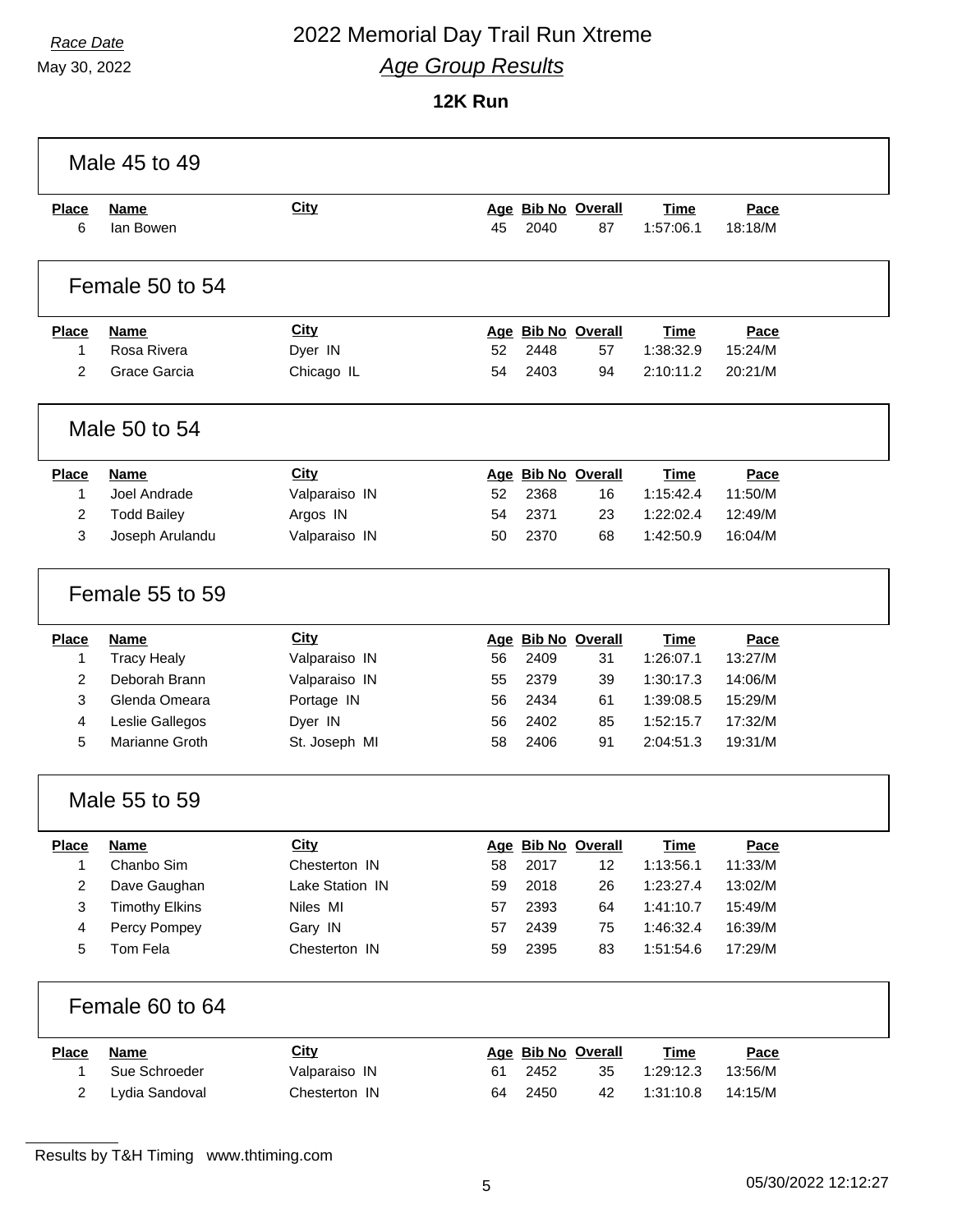### *Race Date* 2022 Memorial Day Trail Run Xtreme *Age Group Results*

|                | Female 60 to 64         |                 |    |                    |                    |             |         |  |
|----------------|-------------------------|-----------------|----|--------------------|--------------------|-------------|---------|--|
| <b>Place</b>   | <b>Name</b>             | City            |    |                    | Age Bib No Overall | <b>Time</b> | Pace    |  |
| 3              | Linnea Flesher          | Merrillville IN | 62 | 2399               | 82                 | 1:51:37.1   | 17:26/M |  |
| 4              | Debra Kline             | Niles MI        | 61 | 2422               | 97                 | 2:11:34.5   | 20:34/M |  |
|                | Male 60 to 64           |                 |    |                    |                    |             |         |  |
| <b>Place</b>   | <b>Name</b>             | City            |    |                    | Age Bib No Overall | <b>Time</b> | Pace    |  |
| 1              | <b>Mark Riley</b>       | Crown Point IN  | 61 | 2443               | 48                 | 1:33:51.6   | 14:40/M |  |
| 2              | <b>Mark Flesher</b>     | Merrillville IN | 64 | 2400               | 60                 | 1:38:51.3   | 15:27/M |  |
|                | Female 65 to 69         |                 |    |                    |                    |             |         |  |
| <b>Place</b>   | <b>Name</b>             | <b>City</b>     |    |                    | Age Bib No Overall | <b>Time</b> | Pace    |  |
| $\mathbf{1}$   | <b>Elaine Hendricks</b> | Valparaiso IN   | 65 | 2410               | 27                 | 1:24:22.3   | 13:11/M |  |
| $\overline{c}$ | Kathy Hilbrich          | Chesterton IN   | 68 | 2412               | 79                 | 1:48:24.7   | 16:56/M |  |
| 3              | Cecilia Bernal          | Hobart IN       | 66 | 2373               | 81                 | 1:51:14.1   | 17:23/M |  |
| 4              | Debbie Fenno            | Crown Point IN  | 66 | 2397               | 90                 | 2:03:59.5   | 19:22/M |  |
|                | Male 65 to 69           |                 |    |                    |                    |             |         |  |
| <b>Place</b>   | <b>Name</b>             | <b>City</b>     |    |                    | Age Bib No Overall | <b>Time</b> | Pace    |  |
| 1              | <b>Steve Sharp</b>      | Valparaiso IN   | 68 | 2453               | 58                 | 1:38:33.9   | 15:24/M |  |
| $\overline{2}$ | Dennis Hauter           |                 | 69 | 2034               | 86                 | 1:52:43.9   | 17:37/M |  |
| 3              | Steve Gelsomin          |                 | 67 | 2002               | 98                 | 2:11:42.9   | 20:35/M |  |
|                | Male 70 to 74           |                 |    |                    |                    |             |         |  |
| <b>Place</b>   | <b>Name</b>             | <u>City</u>     |    | Age Bib No Overall |                    | <b>Time</b> | Pace    |  |
| 1              | Henry Aguilera          | Chicago IL      | 74 | 2367               | 54                 | 1:35:51.2   | 14:59/M |  |
| 2              | <b>Arvil Howe</b>       | South Bend IN   | 70 | 2417               | 62                 | 1:39:31.5   | 15:33/M |  |
| 3              | Dave Brown              |                 | 73 | 2024               | 76                 | 1:47:16.7   | 16:46/M |  |
| 4              | Tom Hutmacher           | Portage IN      | 74 | 2418               | 89                 | 2:01:40.4   | 19:01/M |  |
|                | Female 75 to 79         |                 |    |                    |                    |             |         |  |
| <b>Place</b>   | <b>Name</b>             | <b>City</b>     |    |                    | Age Bib No Overall | <b>Time</b> | Pace    |  |
| 1              | Jean Jannasch           | Valparaiso IN   | 75 | 2420               | 52                 | 1:35:26.2   | 14:55/M |  |

Results by T&H Timing www.thtiming.com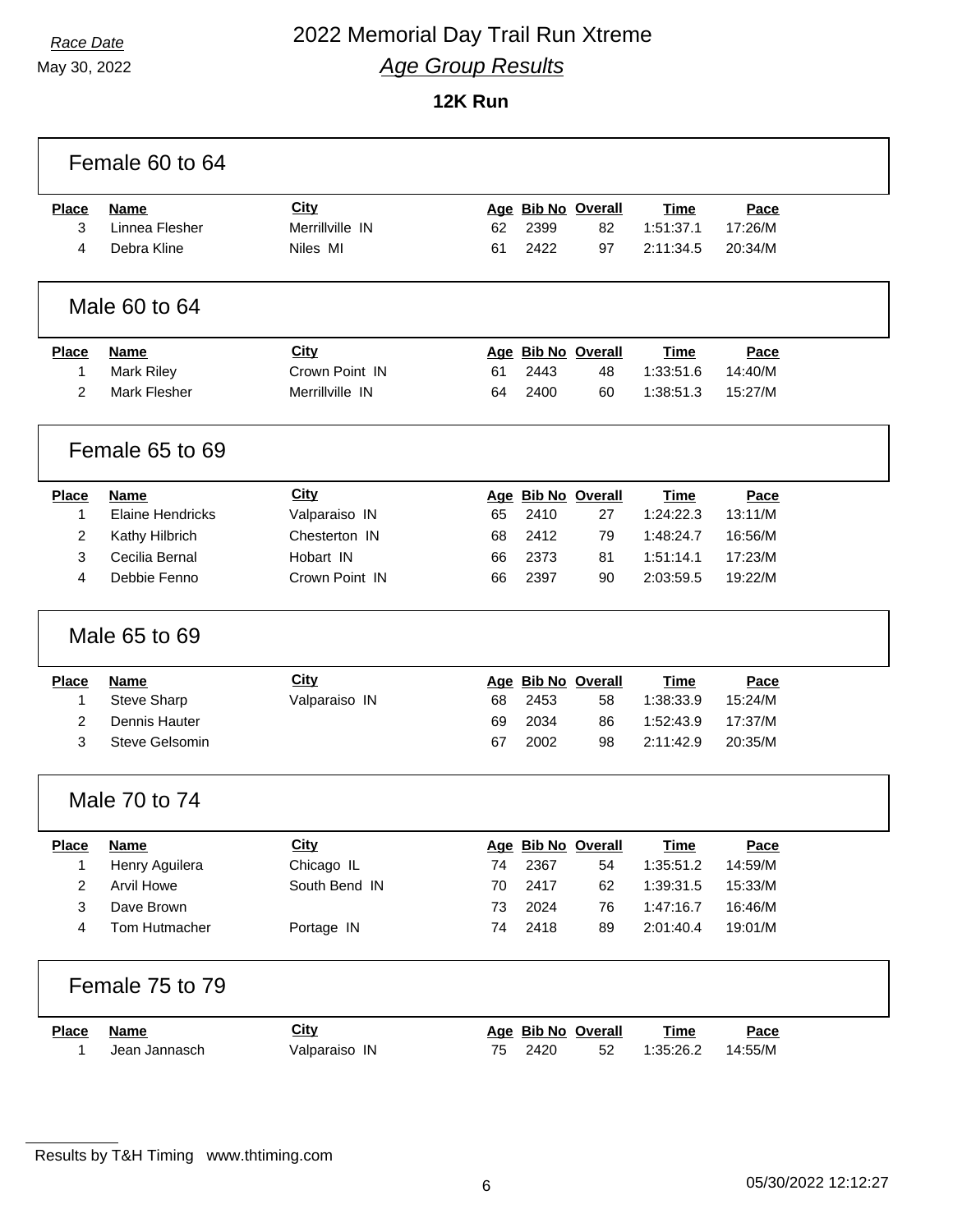## *Race Date* 2022 Memorial Day Trail Run Xtreme *Age Group Results*

**12K Run**

Male 75 to 79

| <b>Place</b> | Name          | City          |    |      | Age Bib No Overall | Time      | Pace    |
|--------------|---------------|---------------|----|------|--------------------|-----------|---------|
|              | Patrick Davis | Valparaiso IN | 75 | 2389 | 74                 | 1:45:01.5 | 16:25/M |
|              | J Ezell       |               | 76 | 2057 | 101                | 2:18:43.1 | 21:40/M |
|              | David Ralston | Hammond IN    |    | 2440 | 103                | 4:01:13.0 | 37:41/M |

Results by T&H Timing www.thtiming.com